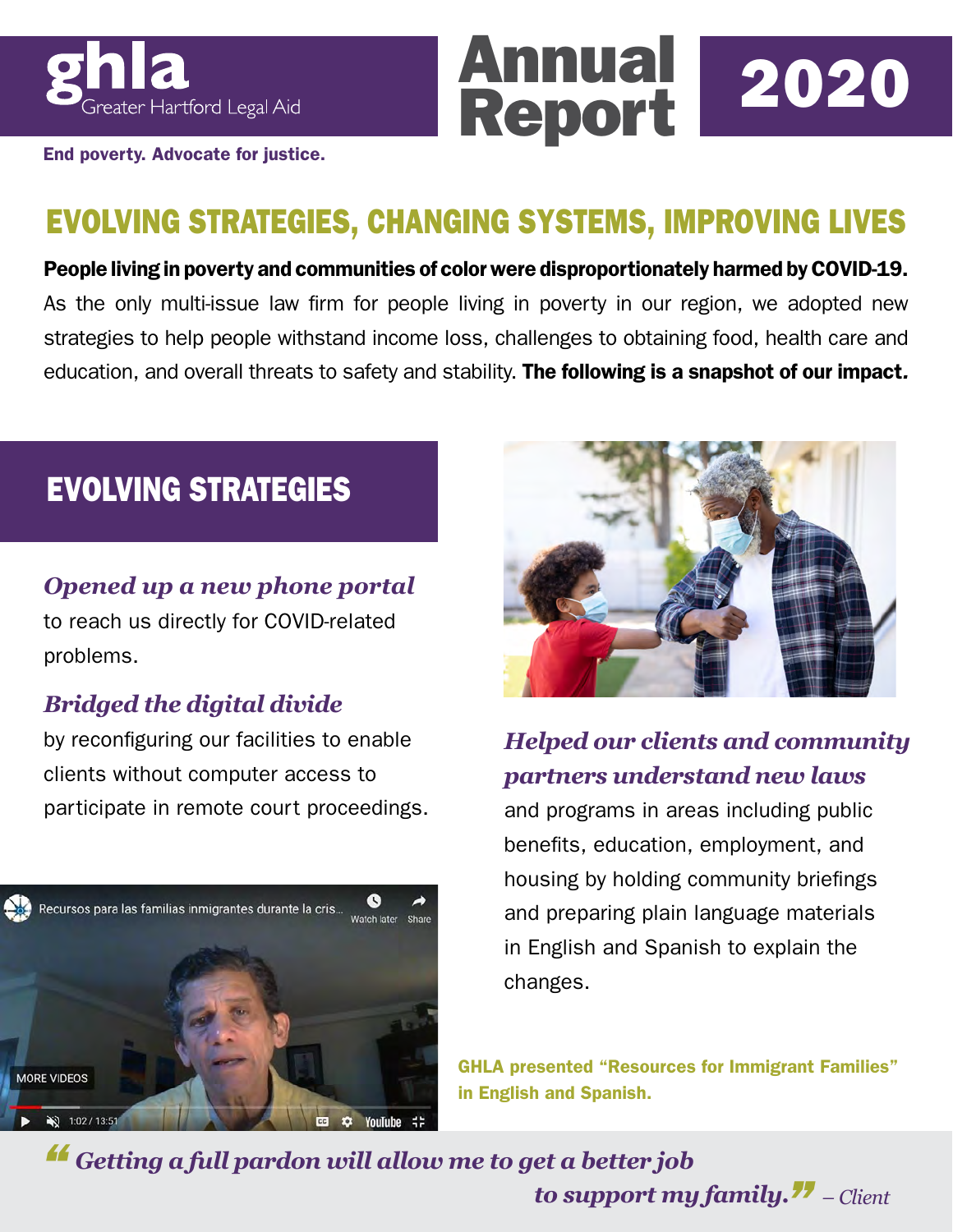√

√

√

√

√

√

√

*Preserved housing* by helping to craft state level eviction moratoria, extensions, and rental assistance programs.

*Strengthened the state's safety net* for people needing help with food, unemployment benefits, and basic income – and helped achieve Medicaid telehealth so low-income families could follow COVID safety guidelines and still receive needed health care.

*Led Connecticut's legal non-profits* to support federal litigation opposing harmful restrictions to the Supplemental Nutrition Assistance Program (SNAP) and to defend the Governor's authority to institute an eviction moratorium.

*Provided access to Pandemic Unemployment Assistance* (PUA) for Spanish speaking workers by translating all of the CT Department of Labor PUA instructions and application materials for DOL's website.

*Convinced the CT Department of Public Health* to increase COVID testing for nursing home staff to protect nursing home residents from asymptomatic transmission from the community.

*Resolved federal litigation* on behalf of a dozen immigrant crime victim clients, to obtain long overdue employment authorization, in collaboration with pro bono partner Shipman & Goodwin and our sister legal services organizations.

*Raised up concerns of students with disabilities* about access to education during weekly meetings with the CT Department of Education throughout the pandemic.